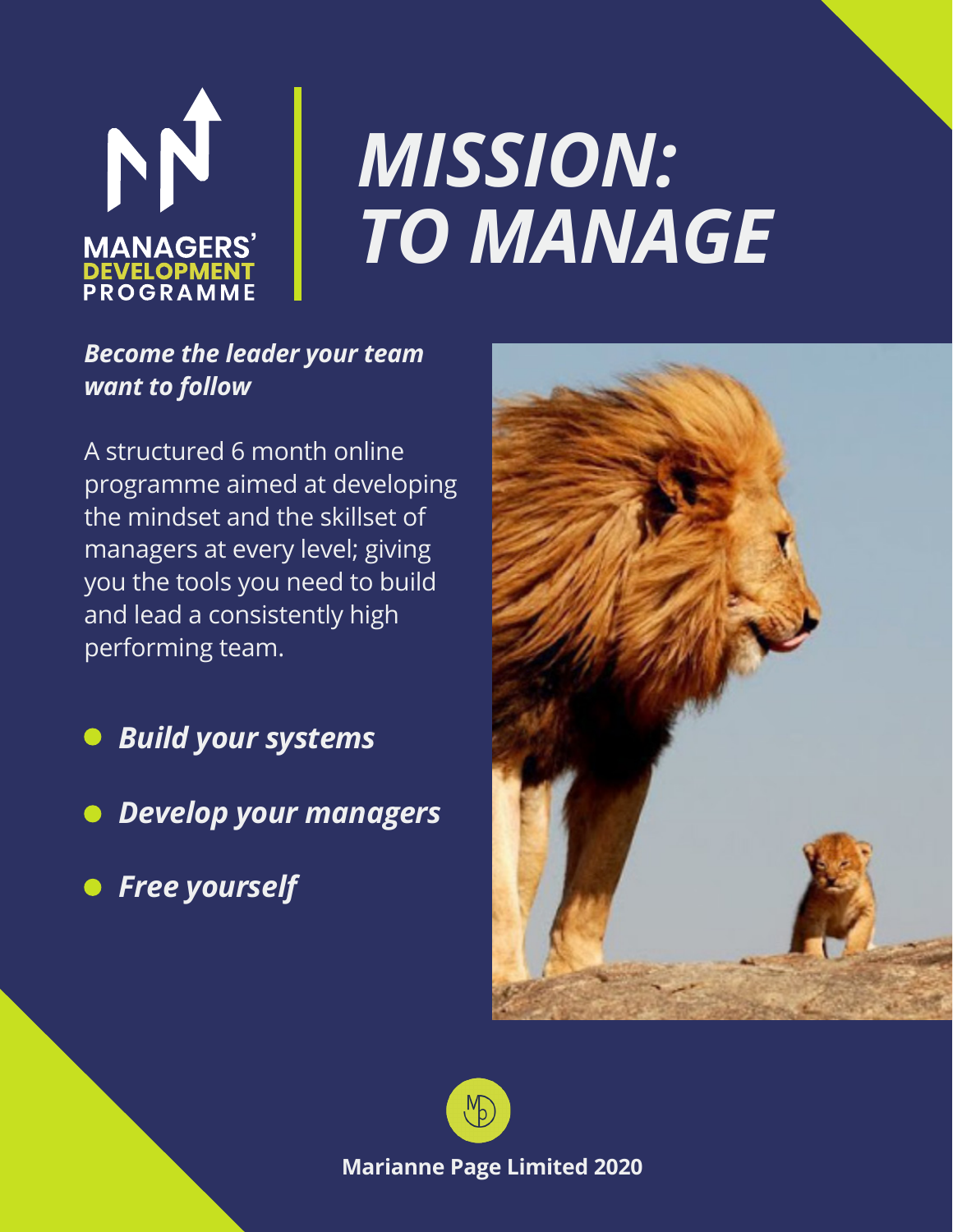#### **THE MANAGERS' DEVELOPMENT PROGRAMME IS FOR PEOPLE MANAGERS WHO:**

- Are just starting to build a team, and want to get it right first time
- Have some basic management skills and want to level-up  $\bullet$
- Have been promoted into a people management role but don't know how  $\bullet$
- Want to learn how to engage every member of their team
- Have people who don't do what they say, or work to the standard expected  $\bullet$
- Who want to build a team around them where everyone takes ownership
- Are losing sleep over the people issues they have to deal with

*"I spent 27 years as a senior manager in a business renowned for its people development. I personally built a number of high performing teams, replacing myself with managers I'd developed, over and over again. Developing managers and building high performing teams is my passion, and I'd love the opportunity to make it yours."*

*Marianne Page*

*"Through Mission:To Manage Marianne gives us a blueprint for effective people management that will help every struggling manager to become the leader their team want to follow!"*

*Paul Barnes, Managing Director, MAP*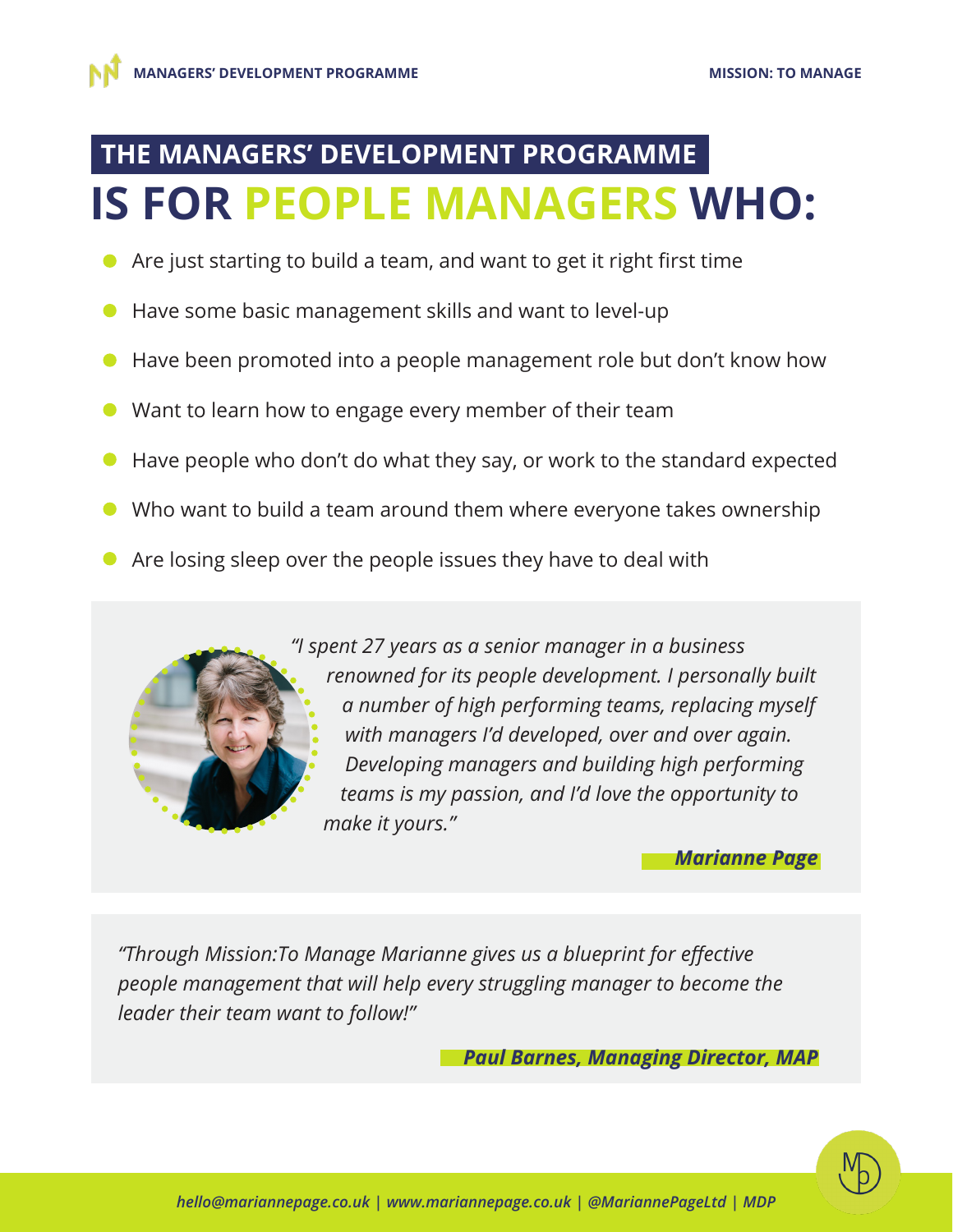## **LEARN THE FUNDAMENTALS OF BEING A RESPECTED PEOPLE MANAGER.**

## **MODULE 1**

#### **BECOMING A LEADER - YOUR VALUES AND MINDSET**

Recognising what you've already learned from the best leaders you've known ...and the worst.

Checking and adjusting your mindset around people, and how that may be affecting your team.

Understanding the shadow of the leader and how to live and manage to your values every day.

## **MODULE 2**

#### **YOUR PERSONAL MANAGEMENT SYSTEM**

How to protect and manage your own time in order to make best use of it. Recognising and managing your day to day time vampires! The importance of routine and how to use it to build a rhythm of continuous improvement in your team. How to create a communication system that keeps everyone involved and inspired.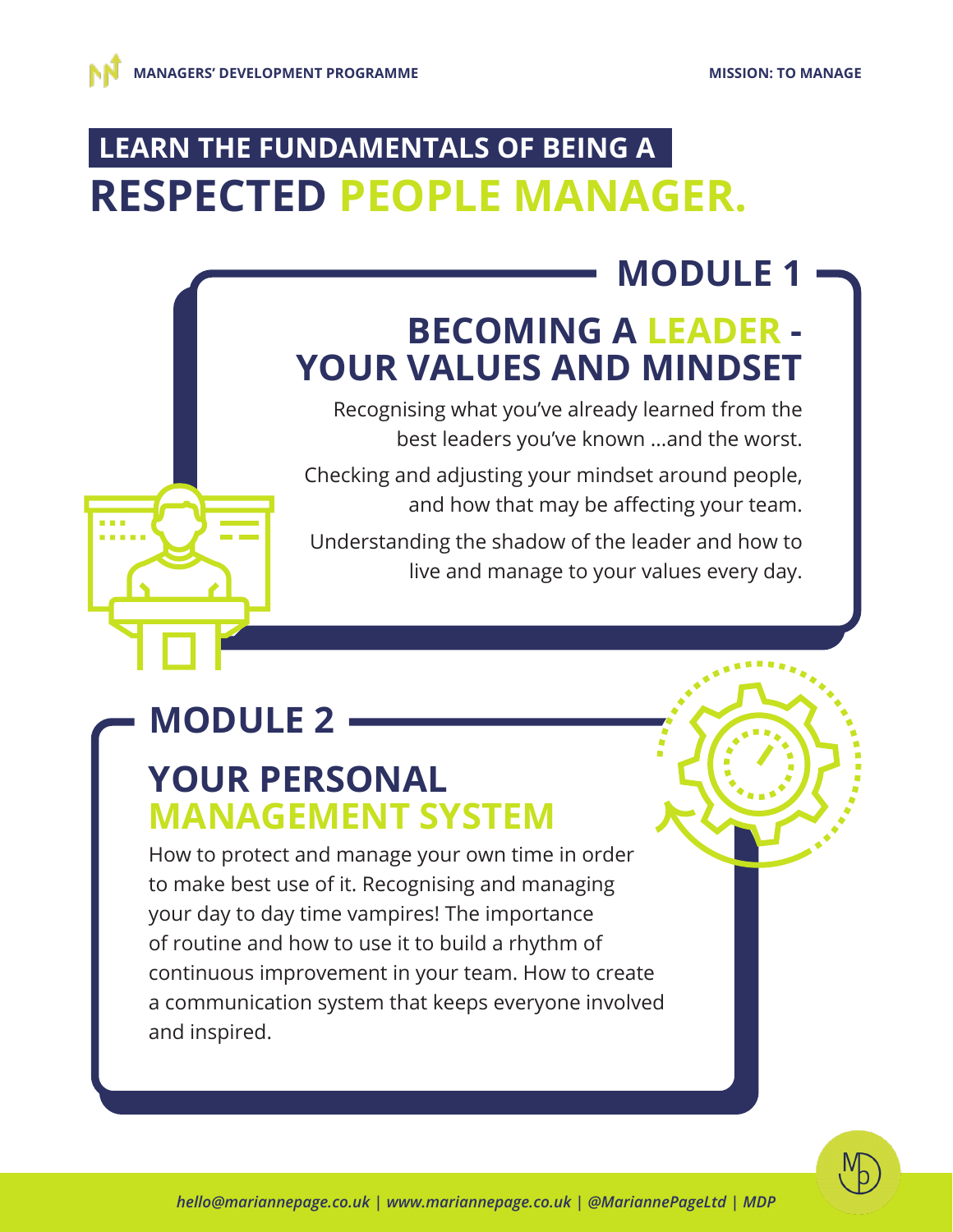#### **MODULE 3**

#### **HOW TO HIRE THE RIGHT PEOPLE FOR YOUR TEAM**

How to decide whether to hire or not. The 2 golden rules of hiring and how to find and hire the right person for you. Getting creative with your hiring. How to create and run an effective probation system and why it's so important.

# **MODULE 4**

#### **HOW TO DEVELOP YOUR TEAM**

How to develop a team that do what you need them to do every day. How to get every team member to take ownership for their role. The four elements of your training system and the tools you'll use to develop your people. How to create a learning environment. How to delegate. How you'll know when your team are fully engaged.

*"I'm only two modules in, but I've already grown in confidence in leading my team and I'm no longer nervous around giving them constructive feedback. Thank you to Marianne for her wisdom and expertise!"*

*Maddy Kelly, Boda Skins*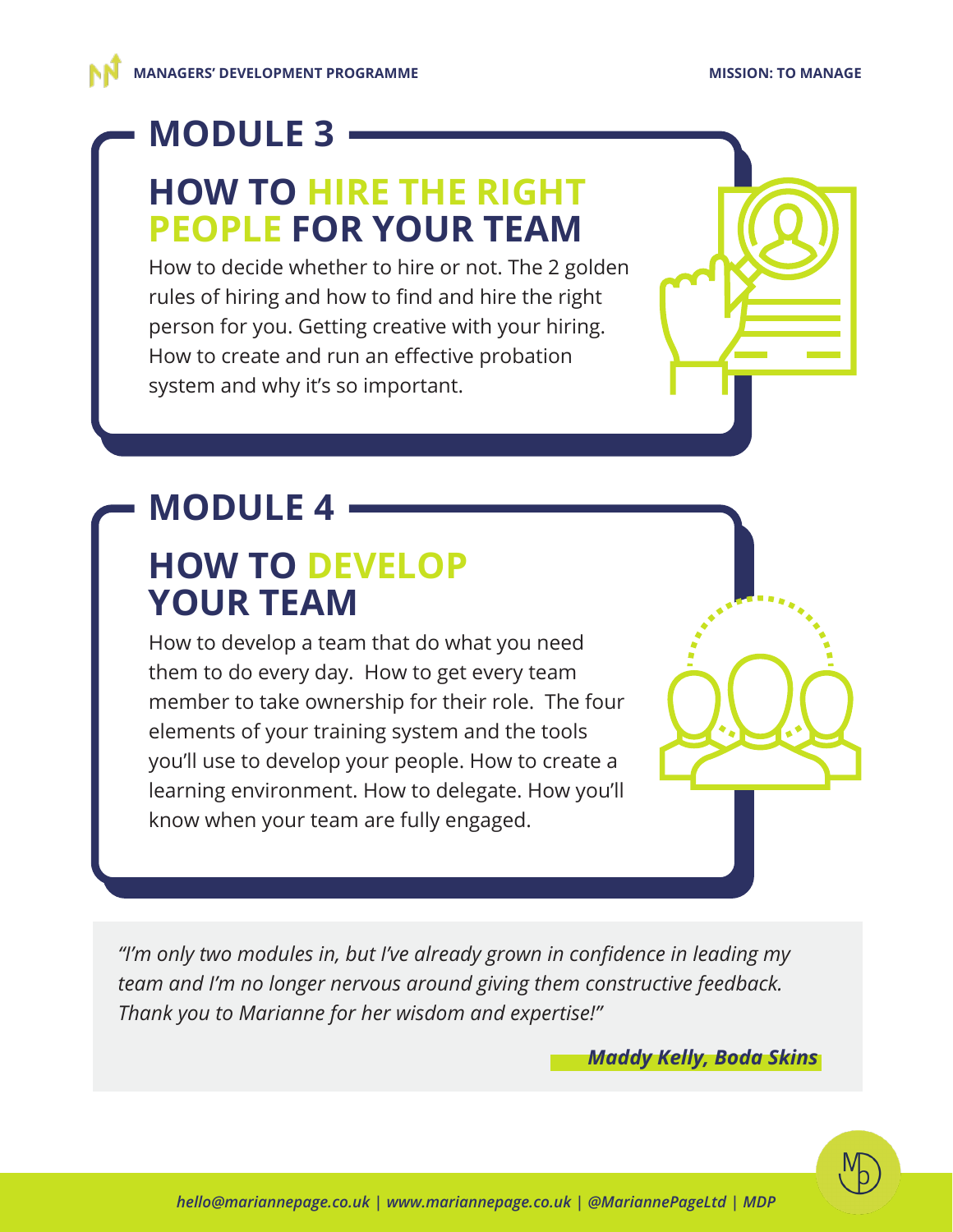#### **MODULE 5**

#### **HOW TO GIVE FEEDBACK THAT IMPROVES PERFORMANCE**

Recognising the power of feedback. Understanding the 4 different types of feedback. How to give non-confrontational feedback The importance of setting targets and measuring achievement. The need for consequences.

#### **MODULE 6**

#### **HOW TO BUILD STRONG RELATIONSHIPS AND MANAGE UPWARDS**

How to influence the people you need to.

How to understand what makes each individual tick - including your boss. How to manage expectations and why that is so important. How to build trust and why it's crucial to invest time and energy into developing meaningful working relationships.

*"Under Marianne's coaching my team members have grown out of all recognition"*

*Jeff Lermer, JLA Chartered Accountants*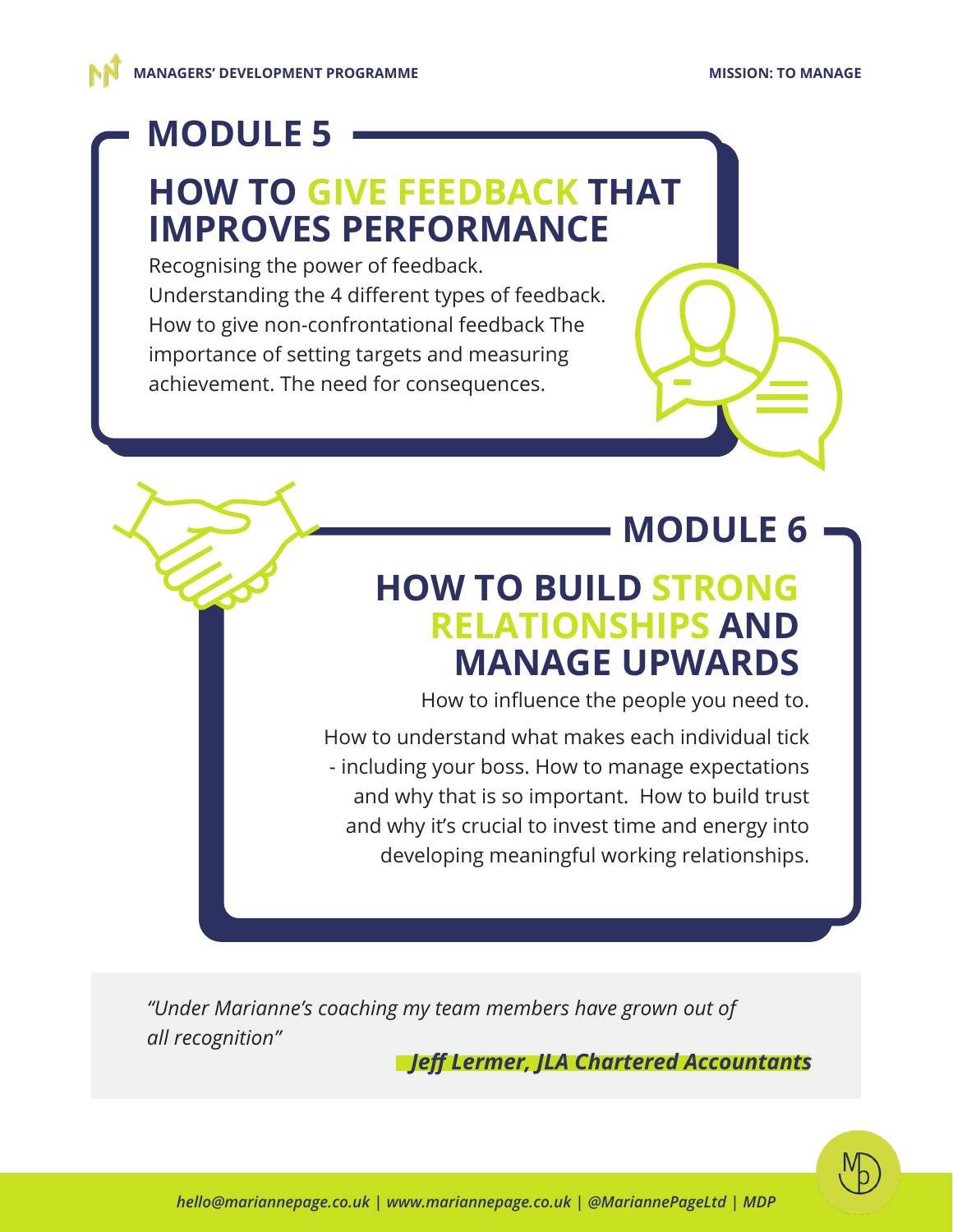



For 6 months you will have access to our training platform with unlimited access to the six training modules, plus our 'How To' guides, templates & additional support materials, relating to the module you're working on.

Day-to-day you'll also have access to our private Facebook group, the Managers' Club, where you can post any questions or challenges you're facing and receive support both from our team and your peers.



If you want more input in terms of personal mentoring and accountability, we recommend that you add on the calls package, which is where the real gold lies.

With the calls package, you have the opportunity to bring your questions and challenges to a live group mentoring session every month for 6 months.

During these calls we answer your questions and work with you to unpick and find a solution to any challenges you're facing with any aspect of your role as a manager.

Learn from our experience and also from the experiences and challenges that your peers are facing - a brilliant way to build both your knowledge and your confidence.

The live coaching call schedule is posted in the Managers' Club, with reminders sent in advance to ensure that you don't miss out!